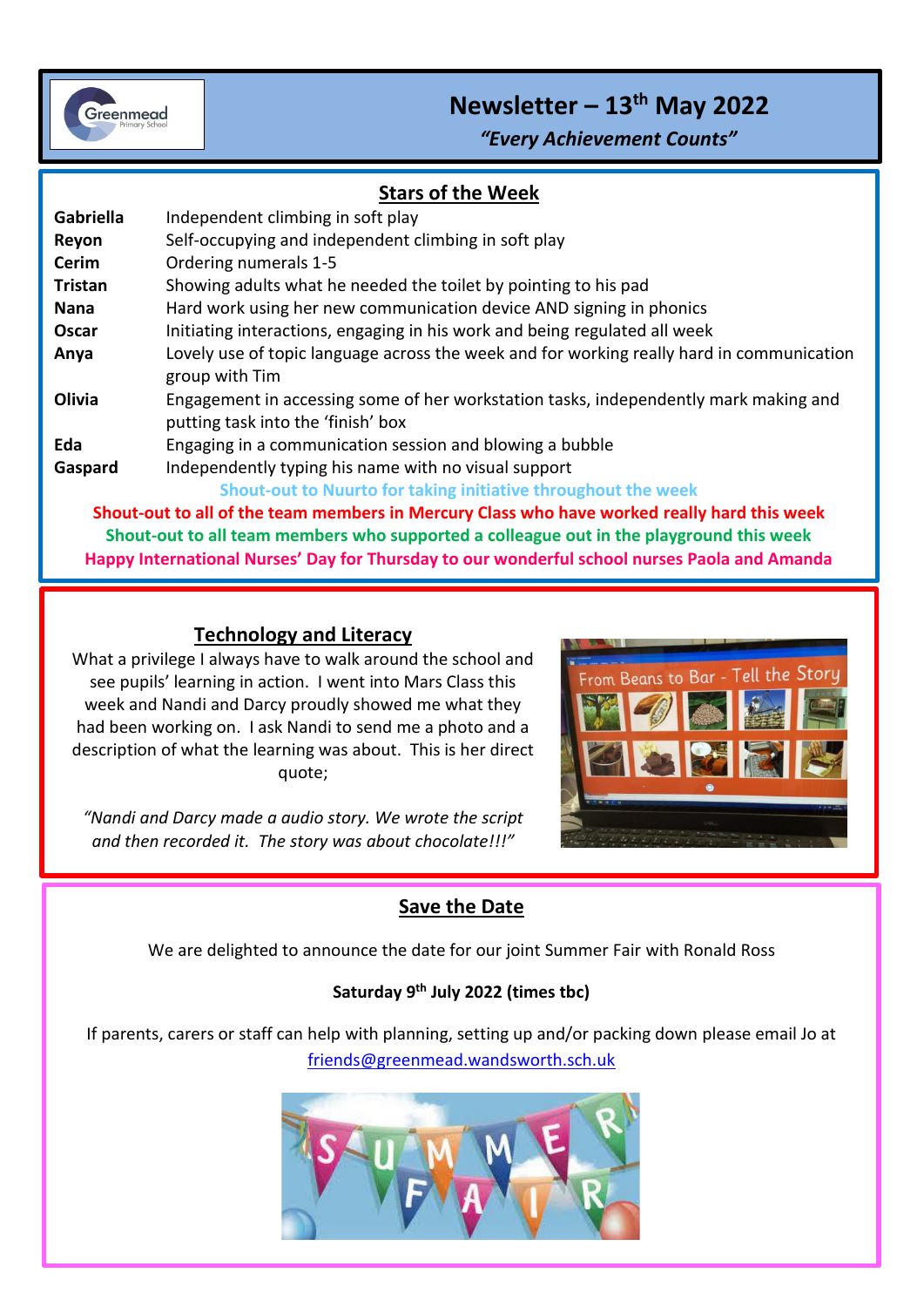#### **Key Diary Dates**

**Crazy Hair Day** Wednesday 25<sup>th</sup> May

**Queen's Jubilee Wow Day** Friday 27th May

> **Half term** 30<sup>th</sup> May – 3<sup>rd</sup> June

**Pupils and staff return to school** Monday 6<sup>th</sup> June

**Spring/Summer Evaluated IEPs to be sent home** Thursday 23rd June

> **INSET day (no school for pupils)** Friday 24th June

**Additional school closure in lieu of Queen's Jubilee** Friday 1<sup>st</sup> July

**Summer-Autumn IEPs to be sent home** Friday 8<sup>th</sup> July

> **Summer Fair with Ronald Ross** Saturday 9<sup>th</sup> July

**Parent/Teacher Evenings with End of Year Reports** Monday 11<sup>th</sup> and Tuesday 12<sup>th</sup> July

**End of term (1pm finish for pupils)** Friday 22nd July



This week Pluto pupils learnt about the animals that live in the savannah. They made a diorama and elephants.



## **Crazy Hair Day**

In honour and celebration of Ethan (a former pupil at Greenmead) his family are raising money for the Skylarks Charity.

We'd love to be able to contribute to this and are going to be holding a Crazy Hair Day in Ethan's honour on **Wednesday 25th May.**

Please donate what you can for the charity and come in with your most fabulous crazy hairstyles. We will be taking photos of our celebration to send to Ethan's family.

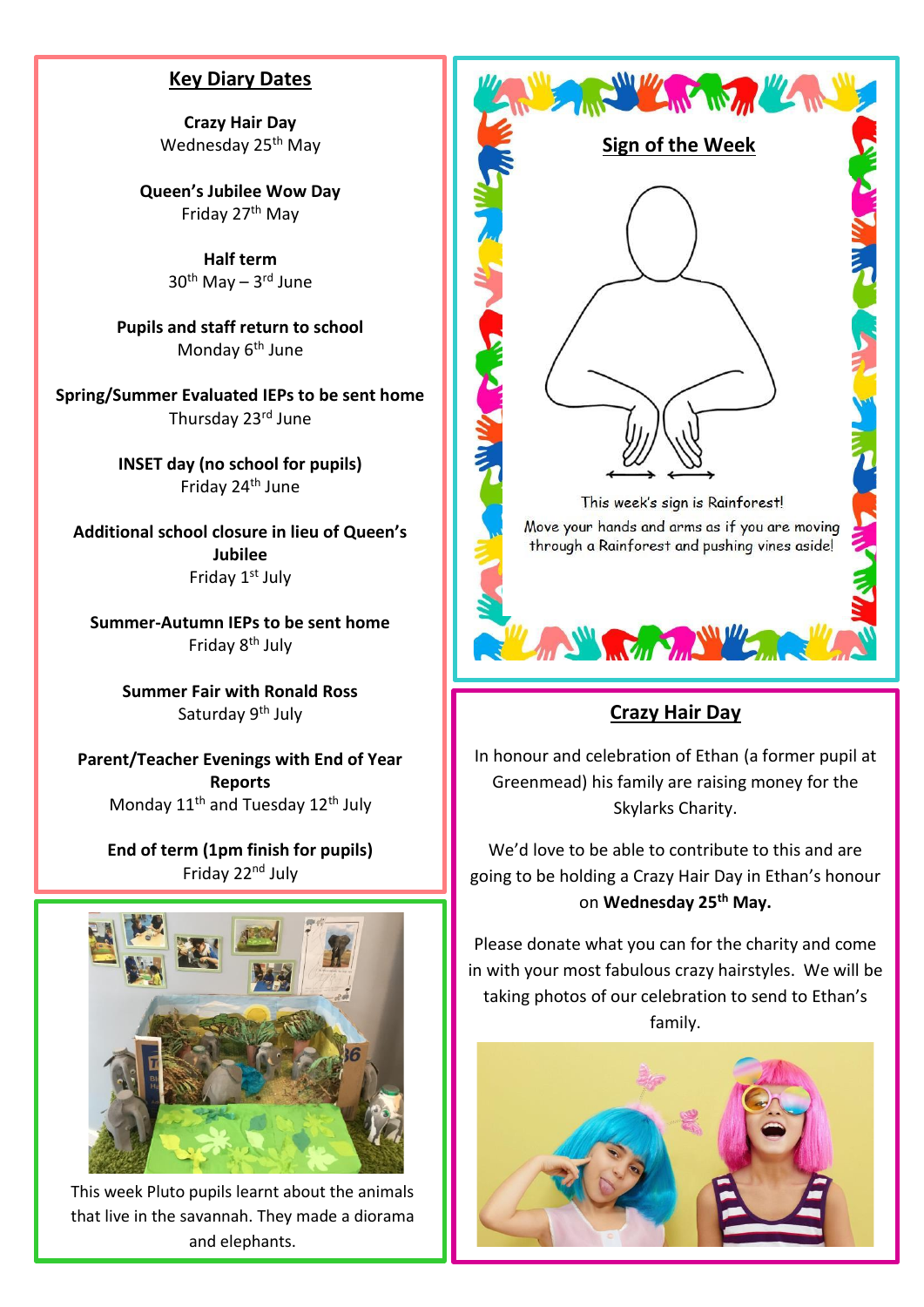#### **Note from our Chair of Governors**

*"The governors are working with Wandsworth to appoint a replacement for Toni Edmonds-Smith. The advert will go out later this month with a view to interviews in July. Considering the notice periods which teachers and senior leaders are required to give, it is likely that the school will not have a replacement for the headteacher position in September. However, I am delighted to say that our deputy head, Miss Roxanne Hammond (Rox), will take on the headteacher's role until the newly appointed person can take up the position."* Paul Nicholls

Now that there is a plan in place for the interim I will be using the rest of my time at Greenmead to work with Rox to put interim plans into place so that there is a smooth transition into the new academic year both for our current pupils and their families and those who will be coming to join us in September.

#### **Goodbye**

We are very sorry to have to say goodbye to Jaq who has been working as a support staff member across the school. She started with us just before the first lockdown and has been a real asset to us in being able to use her skills both in the classroom supporting pupils, to support with the making of communication aides and other resources, offering admin support to the leadership team in terms of liaising about home learning, minuting annual reviews and general admin work in the front office. We wish her well as she moves onto a new role. Thank you Jaq.